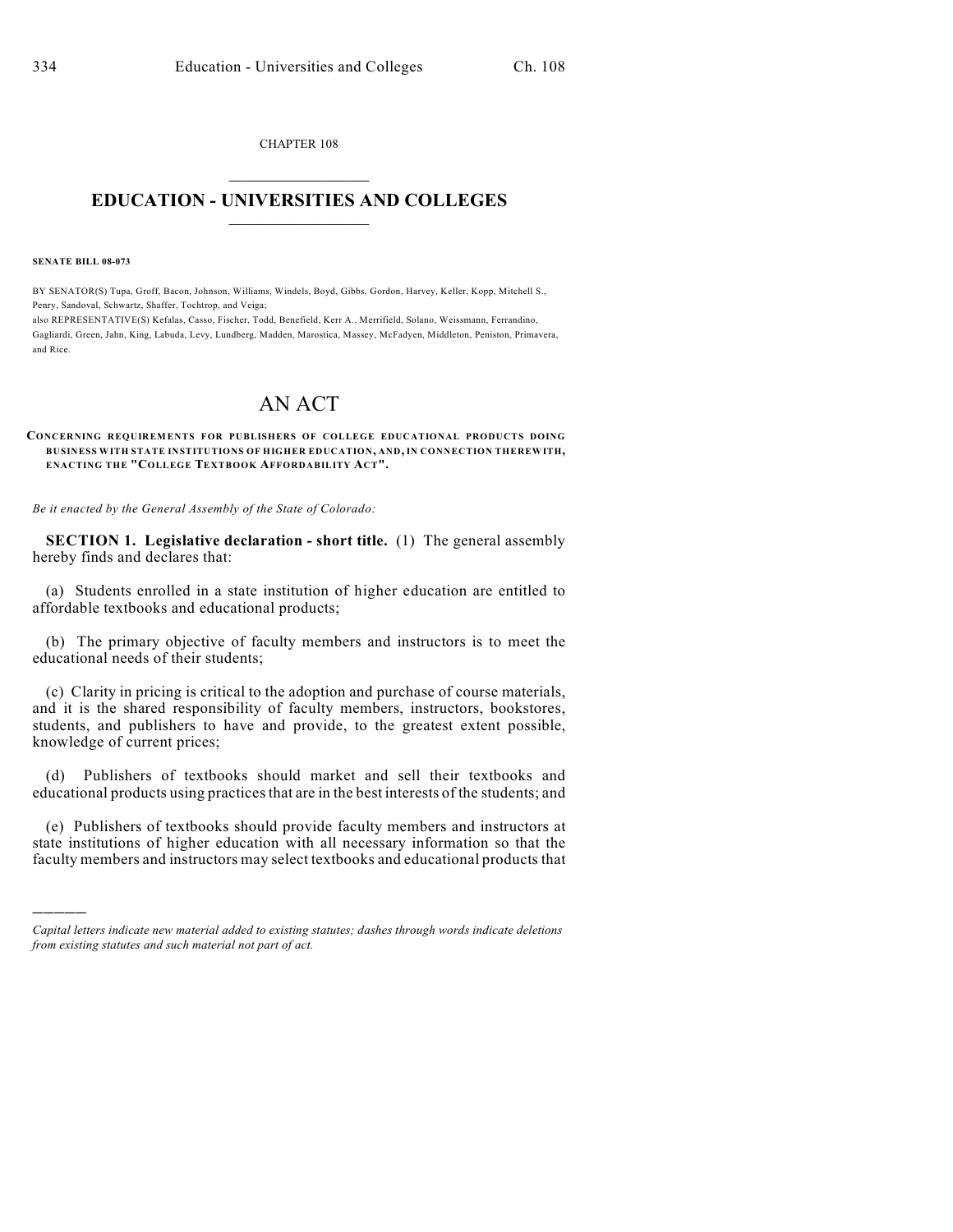best meet the needs of their students, financially and academically.

(2) The general assembly further finds and declares that:

(a) College and university bookstores should work with faculty members and instructors to review timelines and processes involved in ordering and stocking selected textbooks, disclose textbook costs to faculty members, instructors, and students, and actively publicize and promote book buyback programs; and

(b) The selection, availability, or pricing of college textbooks and supplemental learning materials should not supersede the institutional autonomy or academic freedom of colleges, universities, or faculty members or instructors who teach at those institutions.

(3) Therefore, to accomplish the goals specified in paragraph (a) of subsection (1) of this section, the general assembly hereby enacts the "College Textbook Affordability Act".

**SECTION 2.** Article 5 of title 23, Colorado Revised Statutes, is amended BY THE ADDITION OF A NEW SECTION to read:

**23-5-138. Textbooks - definitions - academic freedom.** (1) AS USED IN THIS SECTION, UNLESS THE CONTEXT OTHERWISE REQUIRES:

(a) "ADOPTING ENTITY" MEANS THE PERSON OR PERSONS RESPONSIBLE FOR SELECTING AND ORDERING A TEXTBOOK OR SUPPLEMENTAL LEARNING MATERIAL FOR USE IN A COLLEGE COURSE AT A STATE INSTITUTION OF HIGHER EDUCATION.

(b) "BUNDLE" MEANS ONE OR MORE COLLEGE TEXTBOOKS OR OTHER SUPPLEMENTAL LEARNING MATERIALS OFFERED IN COMBINATION WITH ONE OR MORE ADDITIONAL EDUCATIONAL PRODUCTS TO BE SOLD AS COURSE MATERIALS FOR A SINGLE PRICE.

(c) "COLLEGE TEXTBOOK" MEANS A TEXTBOOK OR SET OF TEXTBOOKS DEVELOPED FOR USE IN A COURSE IN POSTSECONDARY EDUCATION AT A STATE INSTITUTION OF HIGHER EDUCATION. THE TERM "COLLEGE TEXTBOOK" INCLUDES BUT NEED NOT BE LIMITED TO CUSTOM TEXTBOOKS AND INTEGRATED TEXTBOOKS.

(d) "COURSE MATERIAL" MEANS ANY TEXTBOOK OR OTHER INSTRUCTIONAL TOOL THAT IS PUBLISHED WITH THE INTENT THAT IT BE USED FOR OR IN CONJUNCTION WITH CLASSROOM INSTRUCTION AND THAT IS ADOPTED FOR ACADEMIC USE BY FACULTY MEMBERS, INSTRUCTORS, OR THE PERSON OR ENTITY IN CHARGE OF SELECTING LEARNING MATERIAL AT THE STATE INSTITUTION OF HIGHER EDUCATION.

(e) "CUSTOM TEXTBOOK" MEANS A COLLEGE TEXTBOOK THAT IS COMPILED AT THE DIRECTION OF A FACULTY MEMBER, INSTRUCTOR, OR OTHER PERSON OR ADOPTING ENTITY IN CHARGE OF SELECTING COURSE MATERIALS AT A STATE INSTITUTION OF HIGHER EDUCATION. A CUSTOM TEXTBOOK MAY INCLUDE BUT NEED NOT BE LIMITED TO SELECTIONS FROM ORIGINAL INSTRUCTOR MATERIALS, PREVIOUSLY COPYRIGHTED PUBLISHER MATERIALS, COPYRIGHTED THIRD-PARTY WORKS, OR ELEMENTS UNIQUE TO A SPECIFIC INSTITUTION SUCH AS COMMEMORATIVE EDITIONS.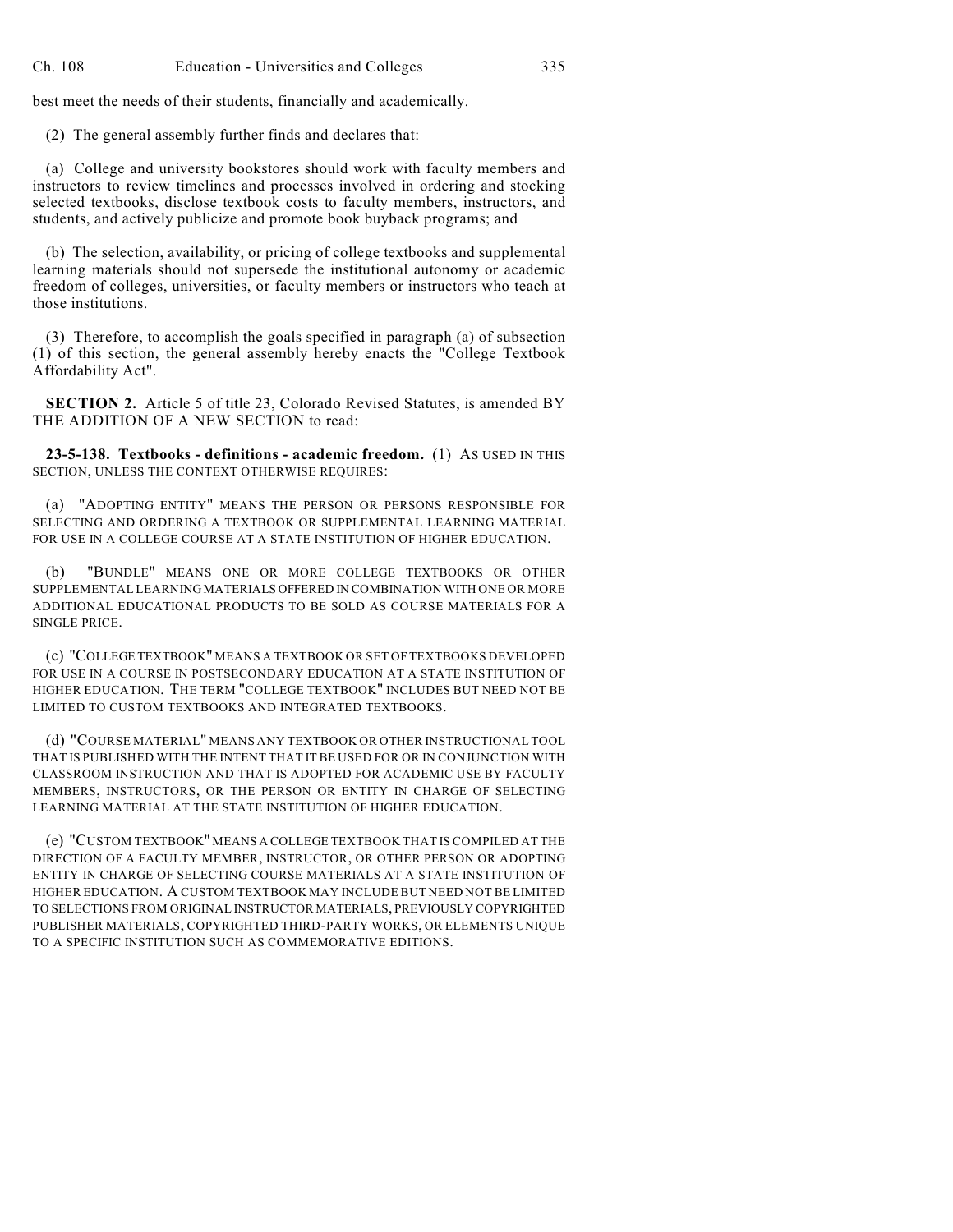(f) "INTEGRATED TEXTBOOK" MEANS A COLLEGE TEXTBOOK THAT IS COMBINED WITH MATERIALS AND IS DESIGNED SOLELY FOR USE AS A COMBINED UNIT, OR THAT IS DEVELOPED BY A THIRD PARTY AND THAT, ACCORDING TO THIRD-PARTY CONTRACTUAL AGREEMENTS, A PUBLISHER MAY NOT OFFER SEPARATELY FROM THE TEXTBOOK WITH WHICH THE MATERIALS ARE COMBINED.

(g) "PUBLISHER" MEANS A PUBLISHER OF COLLEGE TEXTBOOKS OR SUPPLEMENTAL LEARNING MATERIALS.

(h) "STATE INSTITUTION OF HIGHER EDUCATION" SHALL HAVE THE SAME MEANING AS PROVIDED IN SECTION 23-18-102 (10).

(i) "SUBSTANTIAL CONTENT" MEANS A PART OF A COLLEGE TEXTBOOK, SUCH AS A NEW CHAPTER, COVERAGE OF AN ADDITIONAL HISTORICAL ERA, A NEW THEME, OR NEW SUBJECT MATTER.

(j) "SUPPLEMENTAL LEARNING MATERIAL" MEANS EDUCATIONAL MATERIAL DEVELOPED TO ACCOMPANY A COLLEGE TEXTBOOK. SUPPLEMENTAL LEARNING MATERIAL IS NOT A COMPONENT OF AN INTEGRATED TEXTBOOK. SUPPLEMENTAL LEARNING MATERIAL MAY INCLUDE BUT NEED NOT BE LIMITED TO PRINTED MATERIALS, COMPUTER DISKS, WEB SITE ACCESS, AND ELECTRONICALLY DISTRIBUTED MATERIALS.

(2) BEGINNING ON OR BEFORE JULY 1, 2009:

(a) WHEN A PUBLISHER PROVIDES A FACULTY MEMBER, INSTRUCTOR, OR OTHER PERSON OR ADOPTING ENTITY IN CHARGE OF SELECTING COURSE MATERIALS AT A STATE INSTITUTION OF HIGHER EDUCATION WITH INFORMATION REGARDING A COLLEGE TEXTBOOK OR SUPPLEMENTAL LEARNING MATERIAL, THE PUBLISHER SHALL PROVIDE, IN WRITING OR ELECTRONICALLY, THE FOLLOWING INFORMATION, AT A MINIMUM:

(I) THE PRICE AT WHICH THE PUBLISHER WOULD MAKE THE TEXTBOOK OR SUPPLEMENTAL LEARNING MATERIAL AVAILABLE;

(II) THE SUBSTANTIAL CONTENT REVISIONS MADE, IF ANY, BETWEEN THE CURRENT EDITION OF THE COLLEGE TEXTBOOK OR SUPPLEMENTAL LEARNING MATERIAL AND A PREVIOUS EDITION;

(III) WHETHER THE COLLEGE TEXTBOOK OR SUPPLEMENTAL LEARNING MATERIAL IS AVAILABLE IN ANOTHER FORMAT, INCLUDING BUT NOT LIMITED TO PAPERBACK OR UNBOUND COPIES, AND THE PRICE AT WHICH THE PUBLISHER WOULD MAKE THE COLLEGE TEXTBOOK OR SUPPLEMENTAL LEARNING MATERIAL IN THE OTHER FORMAT AVAILABLE.

(b) A PUBLISHER THAT SELLS A COLLEGE TEXTBOOK AND ANY SUPPLEMENTAL LEARNING MATERIAL ACCOMPANYING THAT COLLEGE TEXTBOOK AS A SINGLE BUNDLE TO A STATE INSTITUTION OF HIGHER EDUCATION SHALL ALSO MAKE AVAILABLE THE COLLEGE TEXTBOOK AND ANY OF THE SUPPLEMENTAL LEARNING MATERIALS AS SEPARATE AND UNBUNDLED ITEMS AT SEPARATE PRICES.